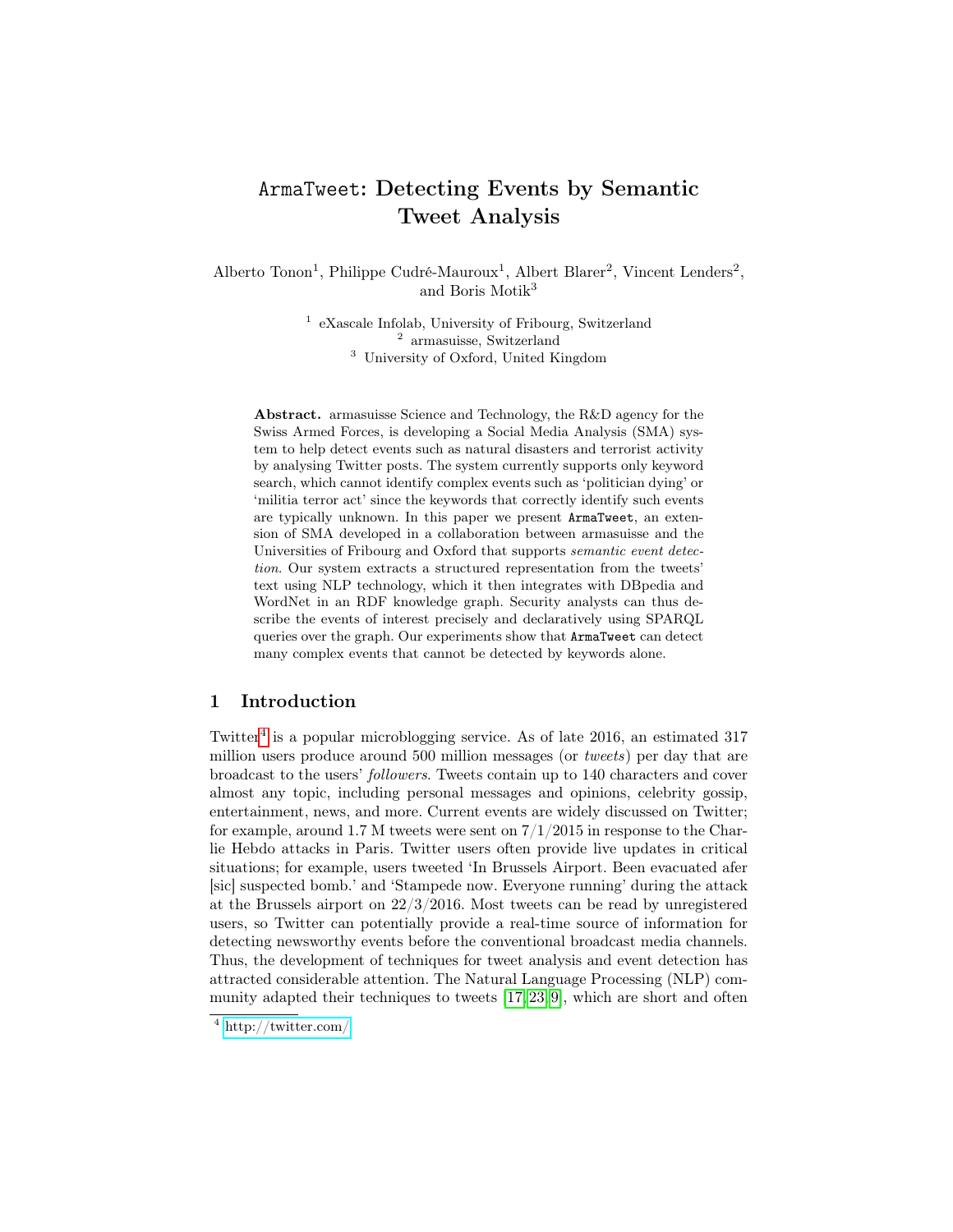use a colloquial style with nonstandard acronyms, slang, and typos. These tools were used to develop numerous approaches to event detection on Twitter, and we survey the NLP tools and the event detection approaches in Section [2.](#page-1-0)

Based on these results, armasuisse Science and Technology—the R&D agency of the Swiss Armed Forces—is developing a Social Media Analysis (SMA) system, which aims to help security analysts detect security-related events. Similarly to previous work [\[2,](#page-13-1) [15\]](#page-14-2), analysts currently describe the relevant events using keywords, which are evaluated over tweets using standard Information Retrieval (IR) techniques. This approach, however, cannot detect events with complex descriptions. For example, to detect deaths of politicians, an analyst might query the SME system using keywords 'politician die', but this results in both low precision and low recall. For example, the system misses the death of Edward Brooke (the first African American US senator) since, instead of the word 'politician', most tweets about this event contain phrases such as 'the senator' or 'elected to the US Senate'; similarly, the word 'die' is very frequent on Twitter and so the query retrieves mostly irrelevant tweets. To reliably detect such events, one must understand the intended meaning of the query, know which people are politicians, and identify tweets that mention such a person as a subject of a verb 'to die'. Similarly, to match a query for 'militia terror act' to an attack of Boko Haram on a village in Nigeria, one must know that Boko Haram is a militia group and that terror acts include kidnappings and bombings.

In this paper we present ArmaTweet—an extension of SMA to semantic event detection developed in a collaboration between armasuisse and the Universities of Fribourg and Oxford. Our system uses NLP technique to extract a structured representation from tweets and integrate it with DBpedia and WordNet in an RDF knowledge graph. Users can thus describe relevant event categories by using *semantic queries* over the knowledge graph. The system evaluates these queries using semantic technologies to retrieve the relevant tweets and passes them to an anomaly detection algorithm to determine whether and how they correspond to actual events. We evaluated our system on the 1%-sample of tweets collected by the Twitter's streaming API during the first six months of 2015. The system detected a total of 941 events across seven different event categories. We evaluated our results using three different definitions of which tweets should be considered relevant to the query. Depending on the selected relevance metric, our system achieved precision between 46% and 67% across all categories. Most of these events could not be detected by the previous version of the system, showing clearly how our approach complements standard keyword search.

## <span id="page-1-0"></span>2 Related Work

Although analysing tweets is very challenging, initiatives such as the Named Entity rEcognition and Linking (NEEL) Challenge have spurred on the NLP community to develop a comprehensive set of tools including Part-of-Speech (POS) taggers [\[17\]](#page-14-0), Named Entity Recognisers [\[22,](#page-14-3) [5\]](#page-13-2), and dependency parsers [\[9\]](#page-13-0). To understand the syntactic structure of tweets, our system must identify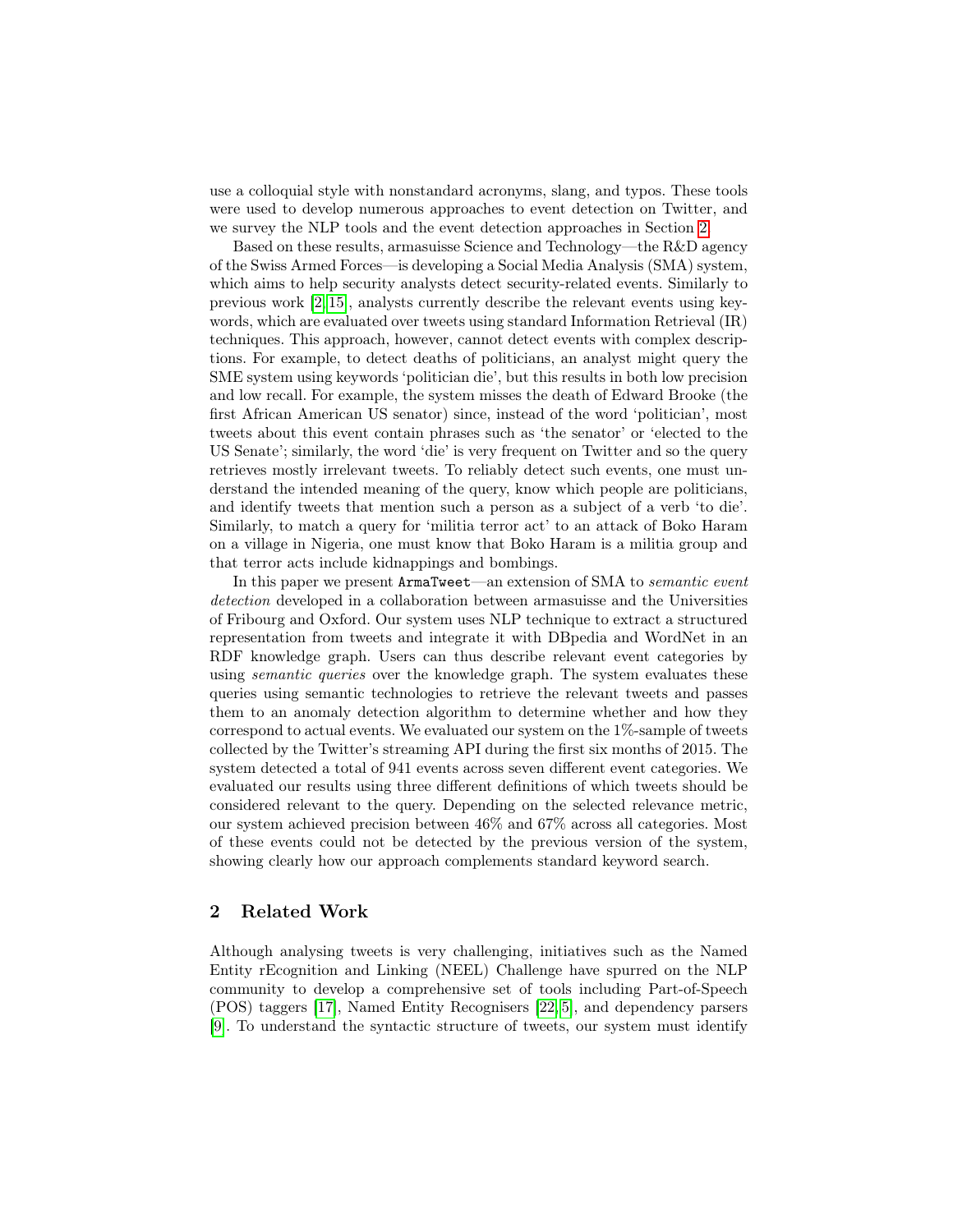dependencies between terms (e.g., identify the subject of a given verb, determine grammatical cases, and so on). We do not know of a Twitter-specific system that provides such functionality, so decided to use the Stanford CoreNLP library [\[14\]](#page-14-4) that was originally designed to analyse cleaner text.

A recent survey of the methods for event detection on Twitter [\[7\]](#page-13-3) classifies existing approaches into three groups. The first one contains approaches for detecting unspecified events—that is, events of general interest with no advance description. These approaches typically detect trends in features extracted from tweets and/or cluster tweets based on their topic [\[3,](#page-13-4)[13,](#page-14-5)[29\]](#page-14-6). Several systems detect breaking news [\[26,](#page-14-7) [19,](#page-14-8) [18\]](#page-14-9), and one additionally classifies events into predefined types such as 'Sports', 'Death', or 'Fashion' [\[23\]](#page-14-1). Some approaches use probabilistic similarity instead of clustering [\[31\]](#page-14-10). Analogously to these approaches, we also identify events by detecting trends, but only after semantic queries have been used to identify the tweets matching the user's interests (see Section [3\)](#page-2-0).

The second group contains approaches for detecting predetermined events, such as concerts [\[4\]](#page-13-5), controversial events [\[20\]](#page-14-11), local festivals [\[10\]](#page-14-12), earthquakes [\[25\]](#page-14-13), crime and disaster events [\[12\]](#page-14-14), and disease progression [\[27\]](#page-14-15). Such systems are specifically tailored to an event type, and they usually involve training a classifier on manually annotated tweets to learn the correlation of features that identifies tweets talking about an event. The EMBERS system [\[21\]](#page-14-16) goes a step further by aggregating many sources of information (Twitter, Web searches, news, blogs, Internet traffic, and so on) to detect and predict instances of civil unrest.

The third group contains approaches for detecting specific events, which typically use IR methods to match a query (i.e., a Boolean combination of keywords) to a database of tweets. Queries are either provided by the users or are learned from the context [\[2\]](#page-13-1), and recall can be improved by query expansion [\[15\]](#page-14-2). These techniques have been combined with geographical proximity analysis to detect civil unrest [\[30\]](#page-14-17) and model events in Twitter streams [\[8\]](#page-13-6). ArmaTweet also identifies tweets using queries provided by users and thus, broadly speaking, falls into this category; however, instead of keyword queries, it uses semantic queries describing the relationships between entities in tweets. The system thus supports queries for specific events (e.g., 'Obama meets Trump') that can be captured using keywords, as well as more complex queries specifying an event type (e.g., 'somebody hacks a company') for which a keyword-based approach is not effective. Our system does not rely on a training phase, but requires users to specify their interests precisely by constructing semantic queries. An approach most similar to ours constructs a knowledge graph of events from news articles [\[24\]](#page-14-18), and the main difference to our work is that it focuses on longer, cleaner texts.

## <span id="page-2-0"></span>3 Motivation & Methodology

Motivation. Detecting Twitter events using complex descriptions (e.g., based on entities' classes or their relationships) is still very challenging. Consider, for example, the 'politician dying' description from the introduction, and the death of Edward Brooke on  $3/1/2015$ . The event has been widely discussed on Twitter,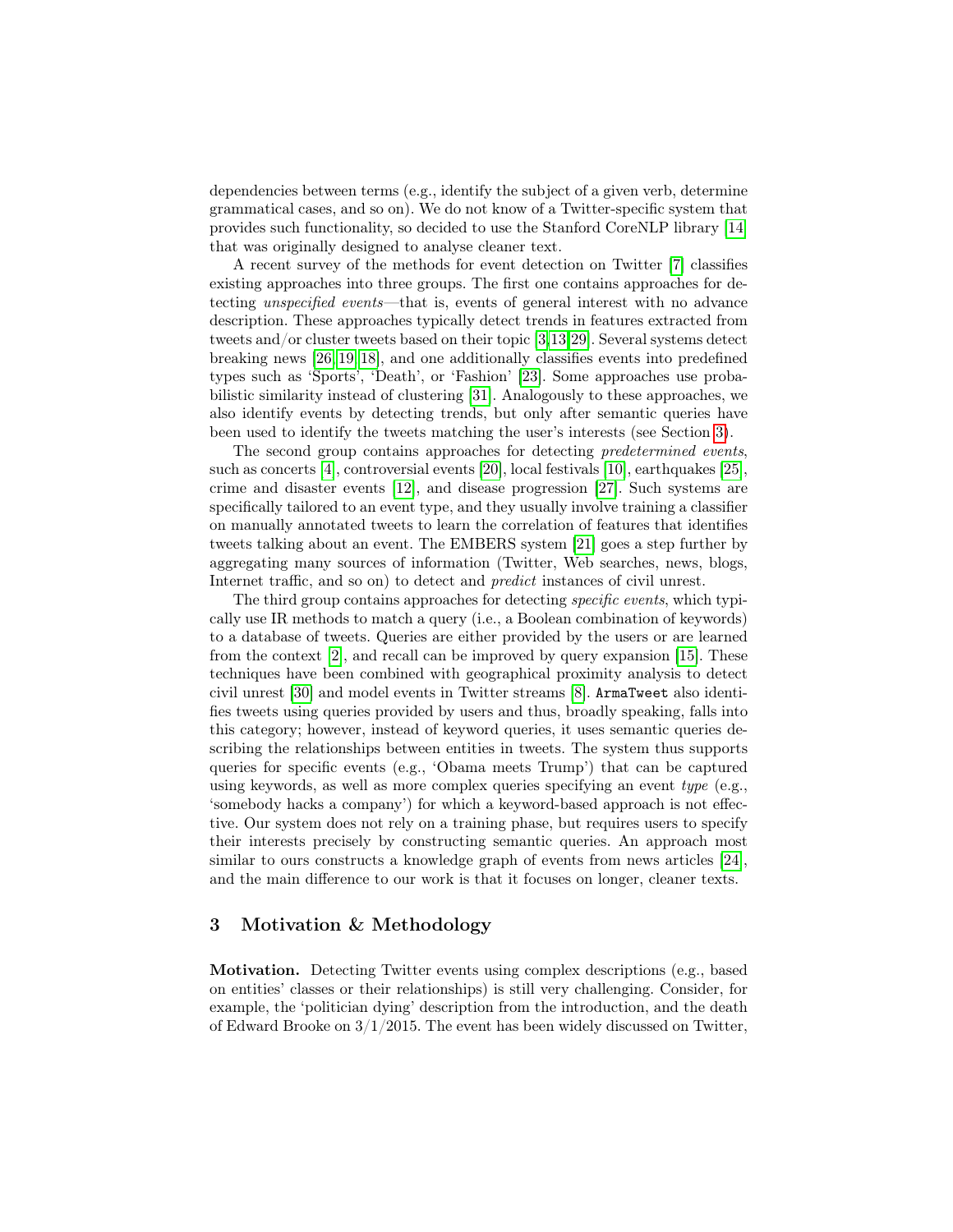and running the keyword query 'edward brooke' for that day in SMA returns 121 tweets. This, however, is just a tiny fraction of all tweets produced on that day, and so this event is unlikely to be detected by the techniques for unspecified events (see Section [2\)](#page-1-0); for example, the technique by Ritter et al. [\[23\]](#page-14-1) detected just five completely unrelated events on that day.<sup>[5](#page-3-0)</sup> Moreover, there are no obvious keyword queries: 'die' returns 5161 mostly irrelevant tweets in SMA, 'politician' returns 46 irrelevant tweets, and 'politician die' and 'senator die' return no results (note that SMA uses just 1% of all tweets). Thus, although 'edward brooke' is an effective query, it is unclear how to construct it from description 'politician dying'. Similarly, it is unclear how to exploit classification-based techniques since common features, such as n-grams or bags of words, are unlikely to reflect the semantic information that Edward Brooke was a politician. Other examples of complex events that we consider in this paper include 'politician visits a country', 'militia terror act', or 'capital punishment by country'.

Approach. Since the objective of armasuisse was to detect events with complex descriptions, we depart from statistical and IR approaches and use semantic search instead. In particular, we use natural language processing to associate each tweet with a set of quads of the form (subject, predicate, object, location), describing who did what to whom and where; any of these components can be empty, which we denote by  $\times$ . We also associate with each tweet a set of *entities* whose role (subject or object) in the tweet could not be determined. Subjects, objects, locations, and entities are matched to DBpedia [\[11\]](#page-14-19), a knowledge base extracted from Wikipedia, and predicates are matched to verb synsets in WordNet [\[16\]](#page-14-20), an extensive lexicon. Thus, DBpedia and WordNet provide us with a vocabulary and background knowledge for describing complex events. For example, tweets about the death of Edward Brooke are associated with quads of the form (dbr:Edward\_Brooke,wnr:200359085-v,  $\times$ ,  $\times$ ), where wnr:200359085-v identifies the synset 'to die' in WordNet, and DBpedia classifies dbr:Edward\_Brooke as an instance of yago:Politician110451263. Our simple quad model cannot represent semantic relationships such as appositions, adverbs, dependent clauses, modalities, or causality. While such relationships would clearly be useful, our evaluation (see Section [7\)](#page-11-0) demonstrates that our model is sufficient for detecting many kinds of complex event that cannot be detected using keywords only.

Semantic Event Descriptions. To use ArmaTweet, users must first describe formally the events of interest. To facilitate that, the system provides an intuitive and declarative query interface that allows users to query quads in our knowledge graph while exploiting the background knowledge from DBpedia and WordNet. For example, 'politician dying' events can be precisely described by a query that identifies all quads in our knowledge graph whose subject is of type yago:Politician110451263, and whose predicate is wnr:200359085-v. As we discuss in Section [5,](#page-7-0) such queries are matched to the knowledge graph in a way that attempts to compensate for the imprecision of natural language analysis. Queries are currently constructed manually, which allows users to precisely de-

<span id="page-3-0"></span> $5$  <http://statuscalendar.com/month/201501/> accessed on 14 December 2016.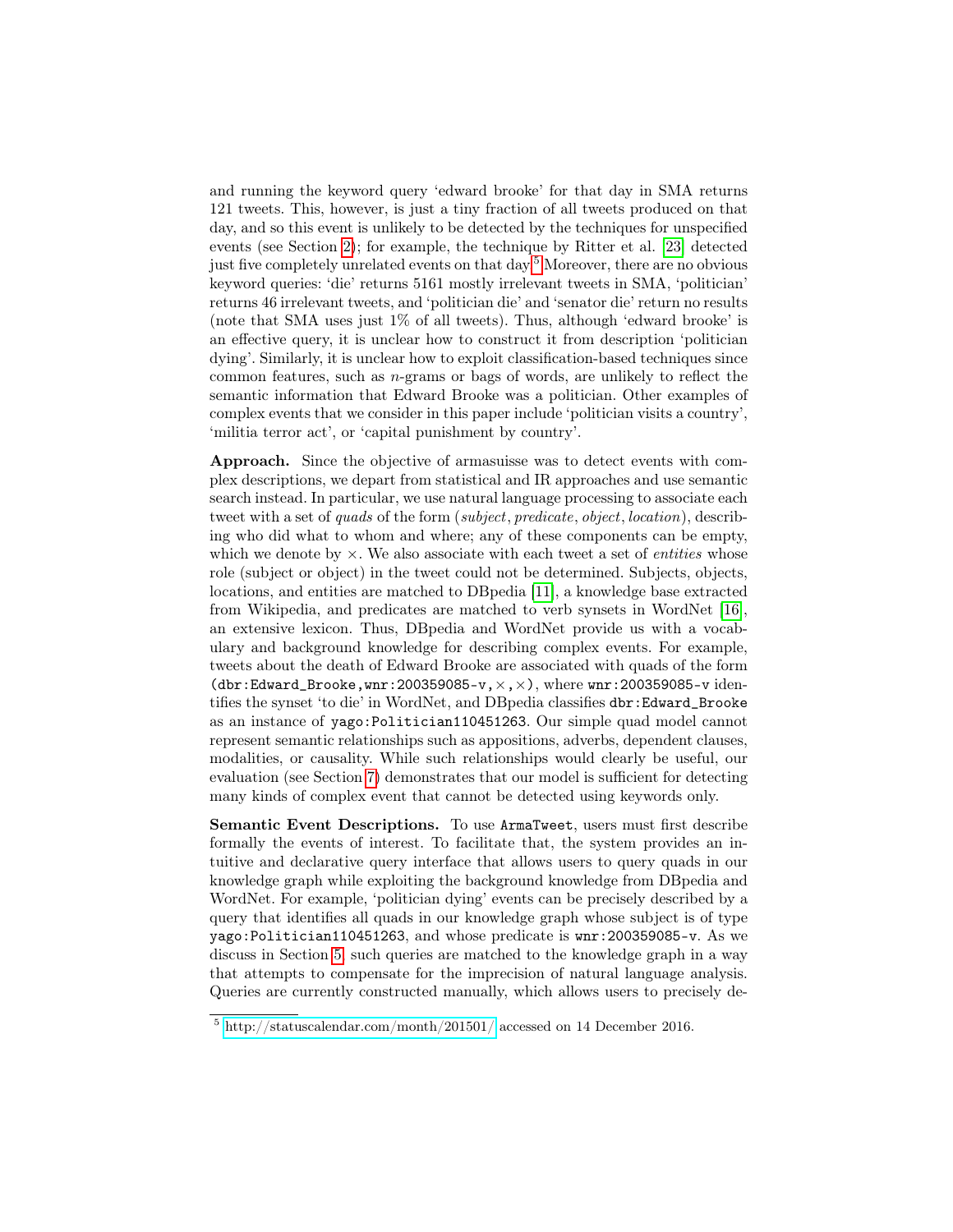

<span id="page-4-0"></span>Fig. 1. ArmaTweet Architecture

scribe their information needs. In our future work we shall investigate techniques that can automate, or at least provide some help with, query construction.

System Output. Given a set of tweets and a set of queries describing complex events, ArmaTweet produces a list of events, each consisting of an event date, an event summary, and a set of relevant tweets. The event summary is specific to the event type; for example, for 'politician dying', it identifies the politician in question, and for 'militia terror act', it identifies the militia group and the verb describing the act. Finally, the set of relevant tweets allows the user to validate the system's output, gain additional information, and possibly initiate an appropriate event response. The system currently does not detect long-running events (e.g., political turmoil or health crises)—that is, each event is associated with a single day only. Thus, the same real-world event can be reported as several events having the same summary but occurring on distinct days. Longer-running events are often reported as events with the same summary occurring in close succession, and we shall investigate ways to exploit this in our future work.

System Architecture. Figure [1](#page-4-0) shows the architecture of ArmaTweet and its three main components. The Natural Language Processing component analyses the tweets' text and extracts the quads and entities, and it is independent of the complex event descriptions. The *Semantic Analysis* component converts the output of the NLP step into RDF, which is then analysed and filtered using the user's event descriptions. The output of this component is a set of tweet time series, each consisting of a summary and a set of tweets. Finally, the Event Detection component uses an anomaly detection algorithm to extract from each time series zero or more dates that correspond to the actual events. The resulting events and their summaries are finally reported to the user.

To understand the conceptual difference between time series and events, consider the 'militia terror act' event query. Our Semantic Analysis component produces one time series with subject 'Boko Haram' and predicate 'to attack', which contains all tweets talking about attacks by Boko Haram regardless of the time of the tweets. Next, the Event Detection component groups the tweets by time and detects anomalies (e.g., abrupt changes in the number of tweets per day). Since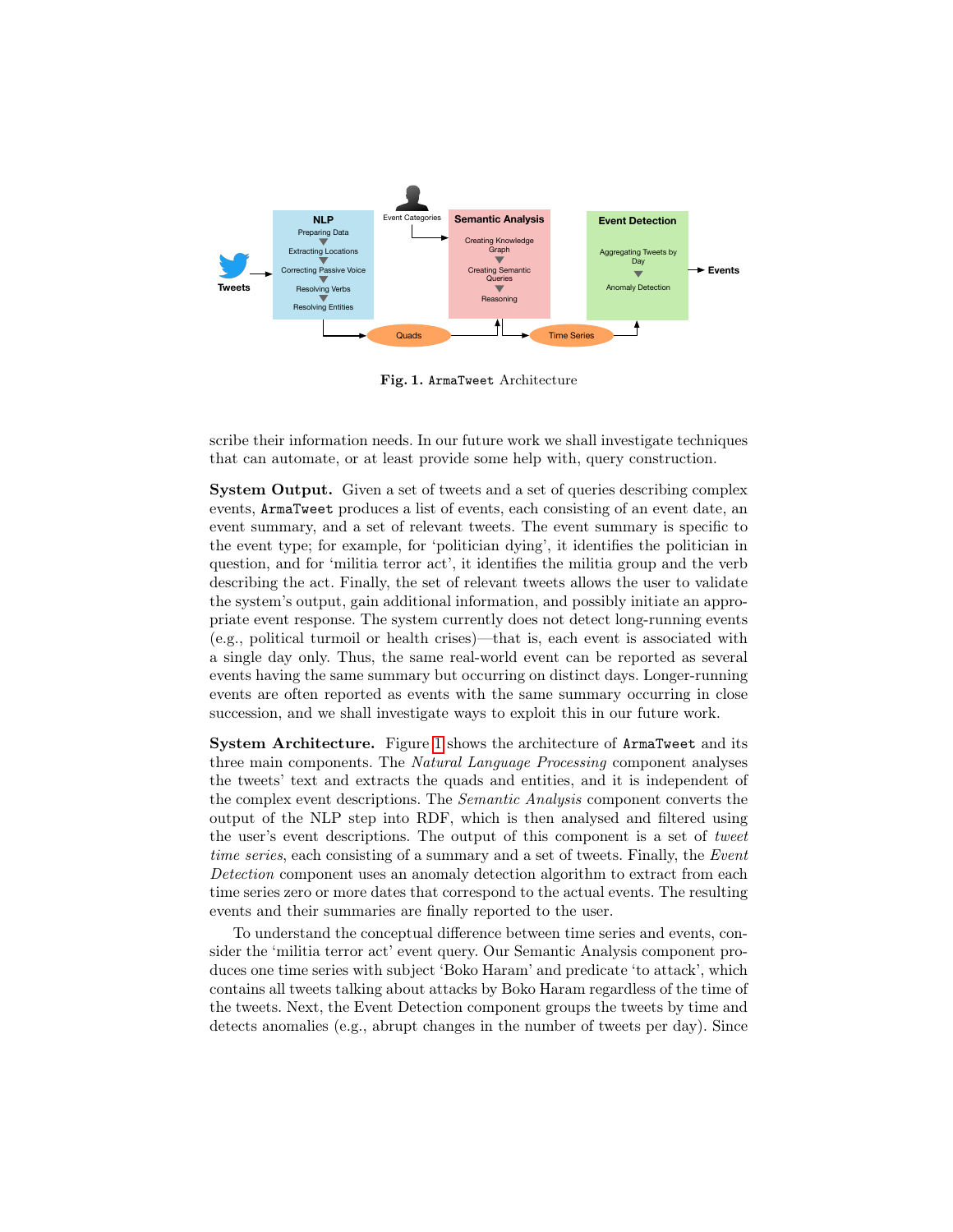

<span id="page-5-2"></span>Fig. 2. Data Structures Produced by OpenIE on Two Example Tweets

Boko Haram committed several attacks in our test period, our system extracts and reports several events from this particular tweet time series.

Our NLP processing is computationally intensive, but it is massively parallel since each tweet can be processed independently; hence, we parallelised it using Apache Spark. Moreover, we used the state of the art semantic store RDFox<sup>[6](#page-5-0)</sup> to manage and process our knowledge graph. The parts of our system that are independent from the Spark environment (i.e., the core of the NLP component and the queries/rules used for semantic analysis) are available online.<sup>[7](#page-5-1)</sup>

## <span id="page-5-3"></span>4 Natural Language Processing of Tweets

The NLP component of ArmaTweet extracts from tweets in English a set of quads consisting of a subject, predicate, object, and location, and a set of entities that cannot be assigned to a quad. Predicates are matched to verb synsets in WordNet, and the remaining components are matched to DBpedia resources.

Data Preparation. For each tweet, we first prepare certain data structures. Specifically, we first clean the text by removing emoticons and uncommon characters, we substitute  $\#$  and  $@$  characters with whitespace, and we split Camel-Case words. Next, the OpenIE annotator from the Stanford CoreNLP library [\[1\]](#page-13-7) transforms the text into text triples consisting of a subject, a predicate, and an object; the name 'text triples' emphasises that the components are pieces of text, and not DBpedia or WordNet resources. OpenIE also annotates the mentions of named entities (i.e., objects with a proper name) with the entity types (location, organisation, or person); it annotates the text with part-of-speech  $(POS)$  tags, which describe the relation of a word with adjacent or related words; and it produces a (dependency-based) parse tree, which represents the syntactic dependencies between sentence parts using labelled edges between words.

Figure [2](#page-5-2) shows the output of OpenIE on two example tweets. The tweet text is shown in bold. Named entity types are coded using colours: the locations 'Hawija' and 'White House' are shown in green, the organisation 'ISIS' is shown

<span id="page-5-0"></span><sup>6</sup> <http://www.cs.ox.ac.uk/isg/tools/RDFox/>

<span id="page-5-1"></span><sup>7</sup> [http://github.com/eXascaleInfolab/2016-armatweet.](http://github.com/eXascaleInfolab/2016-armatweet)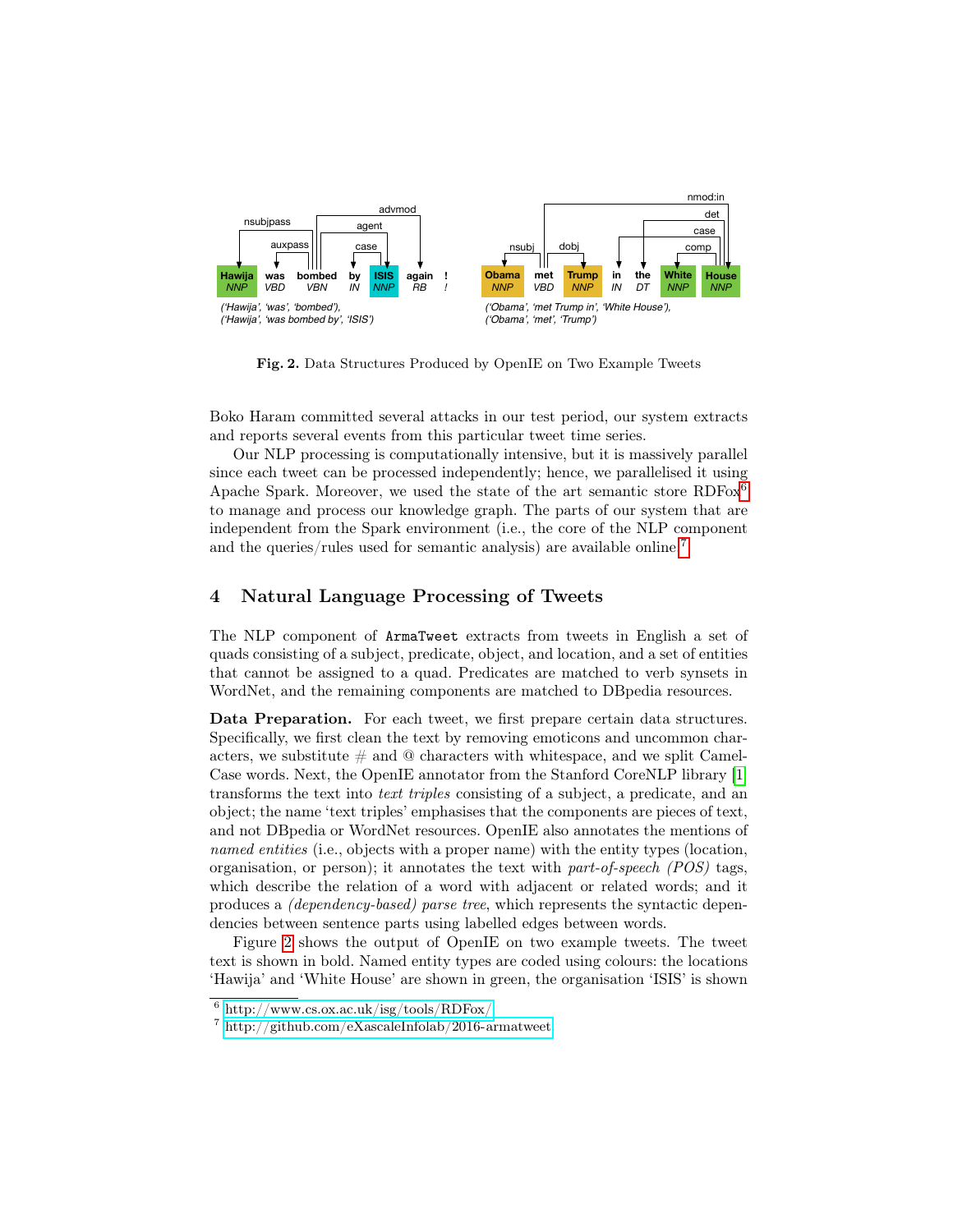in blue, and the persons 'Obama' and 'Trump' are shown in yellow. The POS tags are shown in italic below the words: 'Hawija' is a singular proper noun (NNP), 'was' is a verb in past tense  $(VBD)$ , and 'again' is an adverb  $(RB)$ . Finally, the parse trees are shown as labelled arrows connecting words. The roots of the trees are words without incoming edges—'bombed' and 'met' in this case. Moreover, in the rightmost tree, 'Obama' is the subject of the verb 'met' (denoted by a nsubj dependency), while 'Trump' is its direct object (denoted by a *dobj* dependency). Finally, the text triples are shown at the bottom of the figure.

Our NLP component also passes the text to DBpedia Spotlight [\[6\]](#page-13-8), which identifies entity mentions in the text and associates with each mention an appropriate DBpedia resource. For example, on the example shown in Figure [2,](#page-5-2) Spotlight annotates 'Hawija' with dbr:Hawija, 'ISIS' with dbr:ISIS, <sup>[8](#page-6-0)</sup> 'Obama' with dbr:Barack\_Obama, 'Trump' with dbr:Donald\_Trump, and 'White House' with dbr:White\_House. We chose Spotlight due to its scalability and ease of use. Spotlight is parameterised by a confidence value that regulates the precision of annotation, and a support value used to filter out uncommon entities, and we empirically determined 0.5 and 20, respectively, as values appropriate for our system. Please note that this step is complementary to the named entity recognition of OpenIE: Spotlight provides us with links to DBpedia, whereas OpenIE provides us with high-level entity categories that we use for text analysis.

Location Extraction. We next try to identify the location of the action in text triples by observing that words introducing a grammatical case in a sentence that are connected to a location often describe the verb's spatial location. Thus, we first extend each text triple into a *text quad* by specifying the location as unknown. Next, for each text quad where the object is a location (as indicated by entity recognition), we check whether the parse tree contains a grammatical case dependency between a word occurring in the quad's predicate and a word occurring in its object; if so, we move the quad's object to its location. For example, the object of ('Obama', 'met Trump in', 'White House') in Figure [2](#page-5-2) has been classified as a location, and the parse tree contains a grammatical case dependency between the word 'House' occurring in the object and the preposition 'in' occurring in the predicate, and so we treat 'White House' as a location instead of an object. Please note that a location in the subject often does not specify the location of an action; for example, the subject of the sentence 'Oxford is a city' is a location, but 'Oxford' should not be used as a location in a quad since it does not describe the location of an action. We found no clear dependency pattern that could distinguish such cases and reliably extract location from subjects.

Passive Voice Correction. Passive voice can be problematical; for example, in ('Hawija', 'was bombed by', 'ISIS') from Figure [2,](#page-5-2) 'Hawija' is the subject and 'ISIS' is the object, which does not correctly reflect the intended meaning of the tweet. To correct such situations, for each text quad, we check whether the predicate contains a word that was classified by the POS tagger as a verb and that has (i) an outgoing passive auxiliary modifier dependency (to any other

<span id="page-6-0"></span><sup>8</sup> We abbreviate the actual resource dbr:Islamic\_State\_of\_Iraq\_and\_the\_Levant.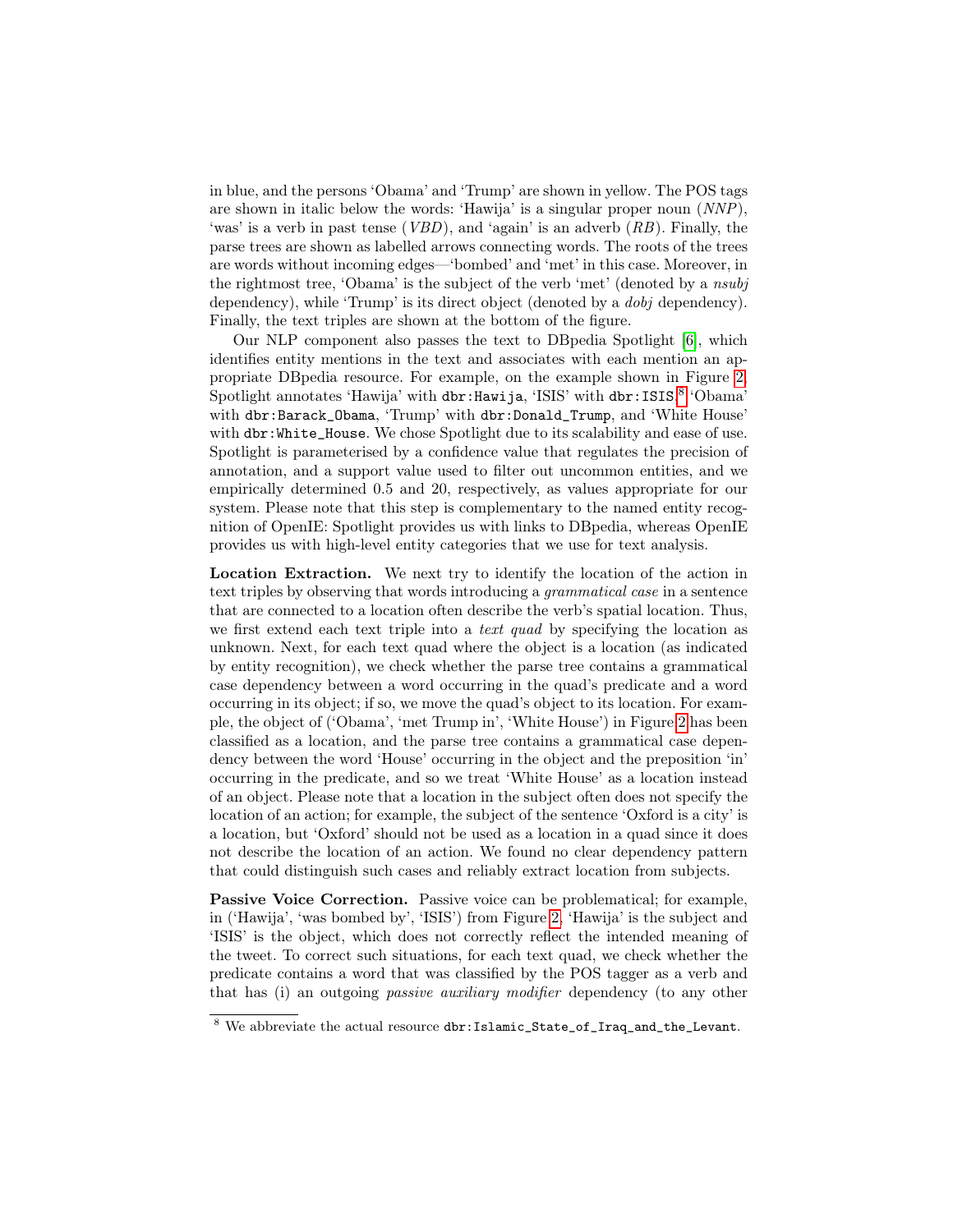word), (ii) a *passive subject* dependency to a word occurring in the subject, and (iii) an agent dependency to a word occurring in the object; if so, we swap the subject and the object. In our example, 'was' is an auxiliary modifier, 'ISIS' is an agent, and 'Hawija' is a passive subject', so we apply the correction.

Entity Resolution. We next match the subject, object, and location of each text quad to the annotations of Spotlight. In case of an exact match we replace the component with the DB pedia resource, and otherwise we replace it with  $\times$ .

Verb Resolution. Since Spotlight does not handle verbs, we developed our own approach to verb resolution. First, we identify all verb occurrences in a tweet using POS tags. Next, we lemmatise each verb occurrence—that is, we substitute it with the verb's infinitive form (e.g., 'met' becomes 'to meet', 'bombed' becomes 'to bomb', and so on)—and then we search the tweet's parse tree for any phrasal verb particles connected to the verb's occurrence. Such a dependency indicates that the verb and the particle form an idiomatic phrase (e.g., 'take off' or 'sort out') and should be analysed together, so, whenever we find one, we concatenate the verb with the phrasal verb particle. We finally match the (possibly extended) verb occurrence to a WordNet synset; if several candidate synsets exist, we select the one that is most frequent according to the WordNet's statistics. The output of this part of our system is thus similar to that of Spotlight.

Finally, we resolve the predicates in the quads to the matched verbs. Unlike entities, which we resolved using exact matches, we substitute the predicate of a quad with a matched verb if the former contains the latter. This allows us to match 'was bombed by' in Figure [2](#page-5-2) to the synset for 'to bomb'. Again, we replace predicates that could not be resolved with ×.

Quad Output. For each tweet, we return all quads except those containing only  $\times$  markers. In addition, for each verb that was resolved to the tweet's text but could not be associated with a quad, we also return a fresh quad where the subject, object, and location are empty. Finally, we return the set of all entities that were detected by Spotlight but could not be matched to a quad.

## <span id="page-7-0"></span>5 Semantic Analysis

The Semantic Analysis component of ArmaTweet integrates DBpedia, WordNet, and the quads in a knowledge graph, and it evaluates complex event descriptions provided by the users. We next discuss the structure of the knowledge graph and the event descriptions, and we describe how we identify the tweet time series.

### 5.1 The RDF Knowledge Graph for Event Detection

We use RDF as the data model for the knowledge graph. Thus, the RDF versions of DBpedia and WordNet can be imported directly, and we encode tweet information using a simple schema. Each tweet is identified by a URI obtained from the tweet's ID; it is an instance of the aso:Tweet class; and data properties aso:createdAt and aso:tweetText specify the time of the tweet's creation and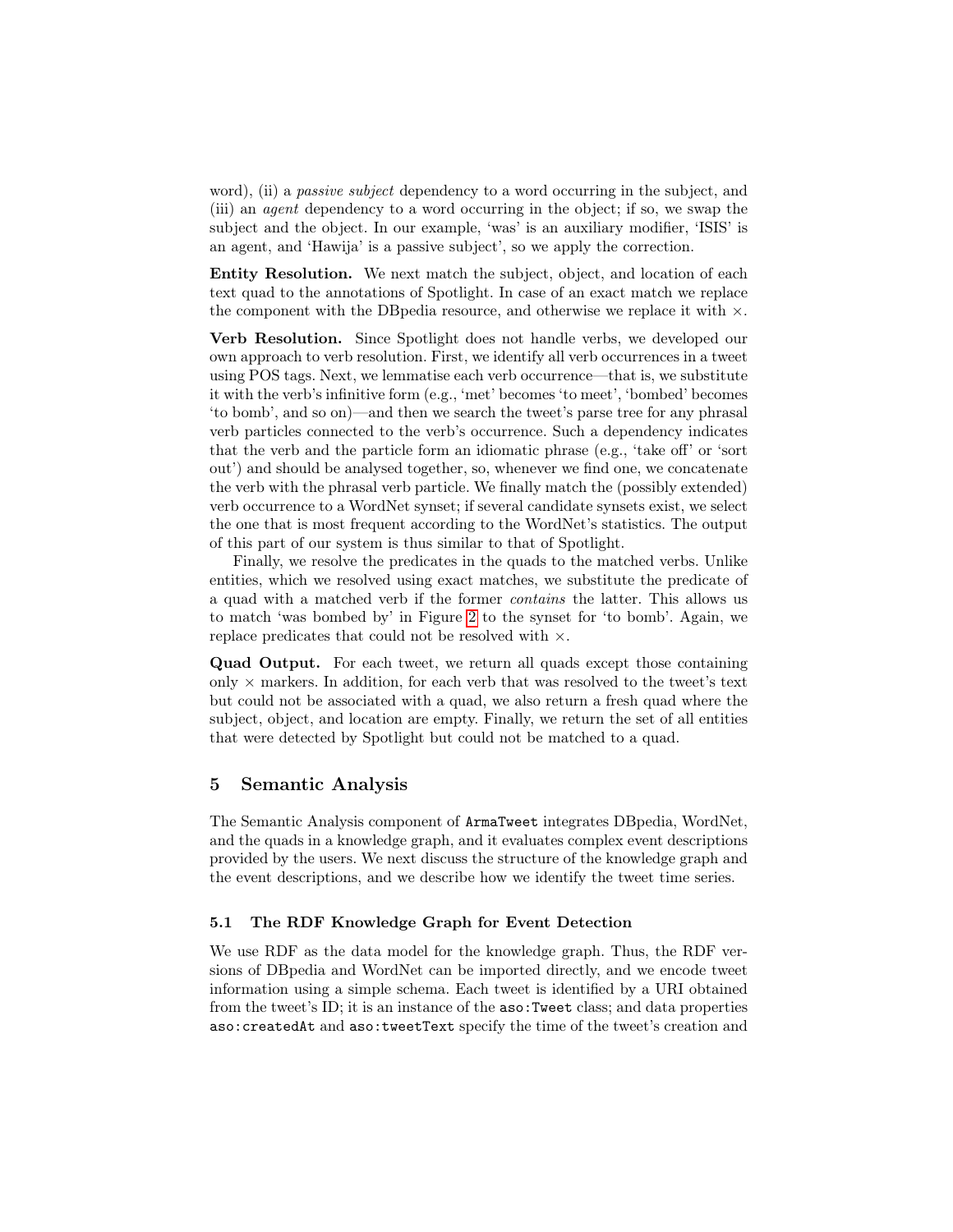

<span id="page-8-0"></span>Fig. 3. A Fragment of the RDF Knowledge Graph

its text, respectively. A tweet can be associated with zero or more quads, each with at most one aso:quadSubject, aso:quadPredicate, aso:quadObject, and aso:quadLocation property value. Finally, a tweet can be associated with zero or more entities whose role in a sentence could not be determined (see Section [4\)](#page-5-3).

Figure [3](#page-8-0) shows the tweet ast:551507074258325504 with two quads: one connects dbr:Edward\_Brooke from DBpedia with the WordNet synset 'to die', and another connects dbr:Edward\_Brooke with dbr:Reconstruction\_Era (due to the imprecision of NLP analysis). Finally, the tweet is also directly associated with dbr:Birmingham, whose role in the sentence could not be determined.

The time series detected by Semantic Analysis component, each consisting of a summary and a set of tweets, are also stored in the knowledge graph. For example, \_:ts-sp\_4344996\_1855965 in Figure [3](#page-8-0) is a tweet time series containing all tweets about Edward Brooke dying, and the Event Detection component (cf. Section [6\)](#page-10-0) will extract from it zero or more events. Our system currently does not take into account that a person can die only once, and so it can potentially report multiple 'Edward Brooke dies' events. Each time series is classified according to the type of the summary information; currently, this includes subject– predicate (SP), predicate–object (PO), subject–country (SC), predicate–country (PC), and subject–predicate–country (SPC) time series. For example, the time series in Figure [3](#page-8-0) is determined by a subject and a verb, and so it belongs to the aso:TimeSeries-SP class and the values of aso:timeSeriesSubject and aso:timeSeriesPredicate determine the time series summary.

### 5.2 Resolving Location in the Knowledge Graph

We observed that the granularity of the event location often varies between tweets; for example, tweets about the Charlie Hebdo attacks refer both to France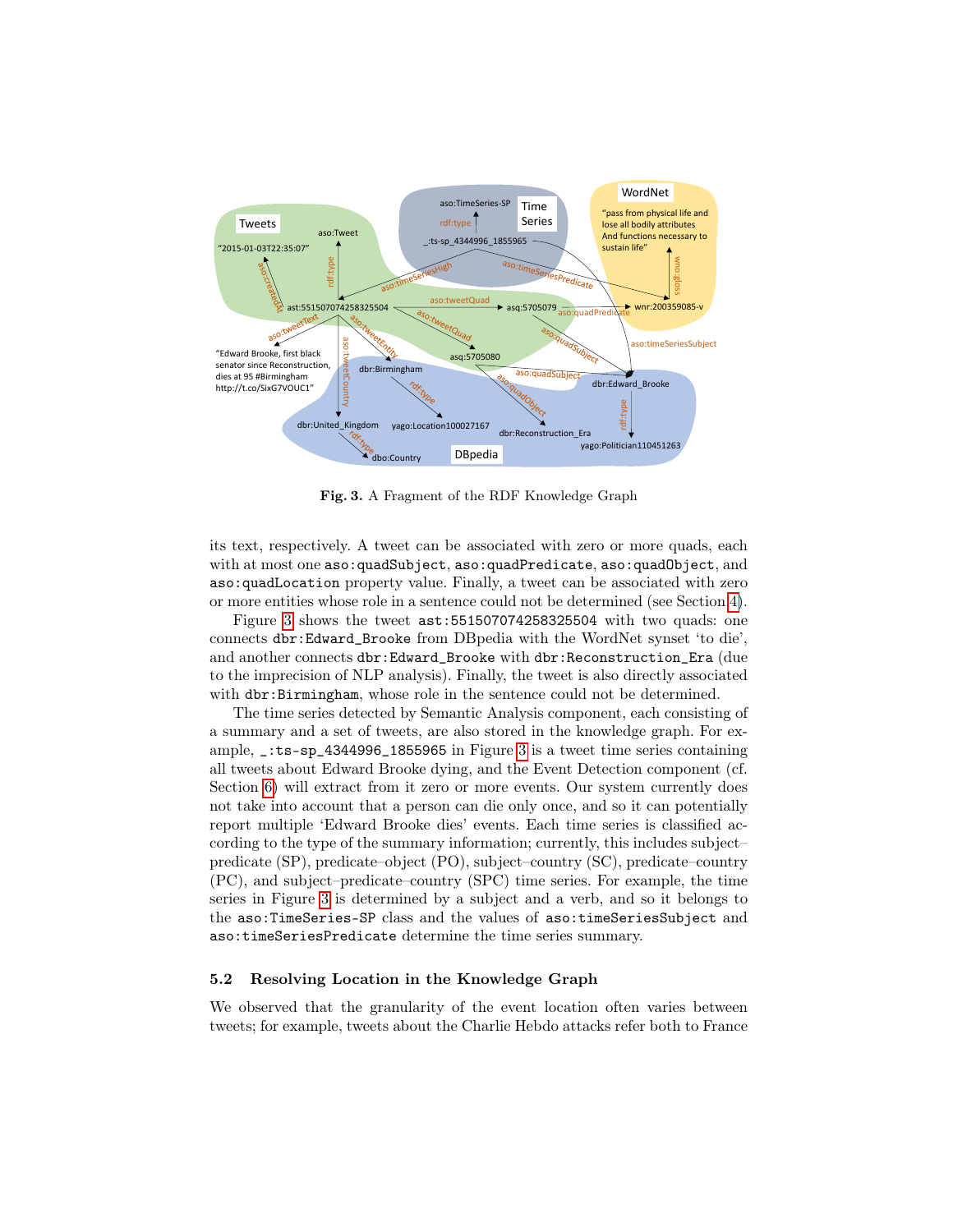and Paris. To simplify event detection, we decided to aggregate event information at the country level. Thus, we extend the knowledge graph by resolving references to locations mentioned in tweets to the corresponding countries. For example, the tweet shown in Figure [3](#page-8-0) refers to dbr:Birmingham so, since DBpedia contains the information that Birmingham is a city in the UK, we associate the tweet with dbr:United\_Kingdom using the aso:tweetCountry property. Entities in tweet quads are resolved to countries in a similar vein.

#### 5.3 Describing Complex Events and Extracting Time Series

Events of interest are described using conjunctive SPARQL queries that select the relevant quads. For example, queries [\(1\)](#page-9-0) and [\(2\)](#page-9-0) describe the 'politician dying' and the 'unrest in a country' events, respectively, where aso:UnrestVerb contains all verbs from WordNet that we identified as indicating unrest. The answer variables of each query determine the time series summary.

```
SELECT ?S wnr:200359085-v WHERE { ?Q aso:quadPredicate wnr:200359085-v .
                         ?Q aso:quadSubject ?S . ?S rdf:type yago:Politician110451263 _1 (1)
SELECT ?P ?C { ?Q aso:quadCountry ?C .
                                 ?Q aso:quadPredicate ?P . ?P rdf:type aso:UnrestVerb \} (2)
```
We next explain why querying quads is important. In particular, tweets often mention a politician and the verb 'to die', but not in a desired semantic relationship. For example, tweet ast:551766588421312512 (not shown in Figure [3\)](#page-8-0) says '@BarackObama @pmharper I'm just trying to get some realization, is school supposed to cause you so much stress&anxiety that you want to die?' and it is annotated with dbr:Barack\_Obama and wnr:200359085-v, but, as one might expect from the text, there is no quad connecting the two resources. The lack of a semantic relationship, however, does not always indicate that a tweet is irrelevant to the event query. For example, tweet ast:555598764589977600 (not shown in Figure [3\)](#page-8-0) says 'Edward Brooke, first black US senator elected by popular vote, dies - Reuters', and it is annotated with dbr:Edward\_Brooke and wnr:200359085-v, but, due to the complex sentence structure, the NLP component could not identify the semantic relationship correctly. In fact, our knowledge graph contains 44 tweets with quads matching 'Edward Brooke dies', as well as 111 additional tweets without the semantic relationship.

To exploit the knowledge graph as much as possible but without losing precision, our system proceeds as follows. It creates a tweet time series for each distinct result of a quad query (or, equivalently, for each distinct time series summary), to which it adds as 'high confidence' members all tweets containing a matching quad. Next, for each time series created in this way, the system adds to the time series as 'low confidence' members all tweets mentioning the relevant entities/predicates without the semantic relationship. For example, our system creates a time series for each distinct value of ?S produced by query  $(1)$ , and this includes  $\lrcorner$ :ts-sp\_4344996\_1855965 from Figure [3](#page-8-0) that contains tweets ast:551507074258325504 and ast:555598764589977600 as 'high' and 'low confidence' members, respectively. In contrast, no time series is created for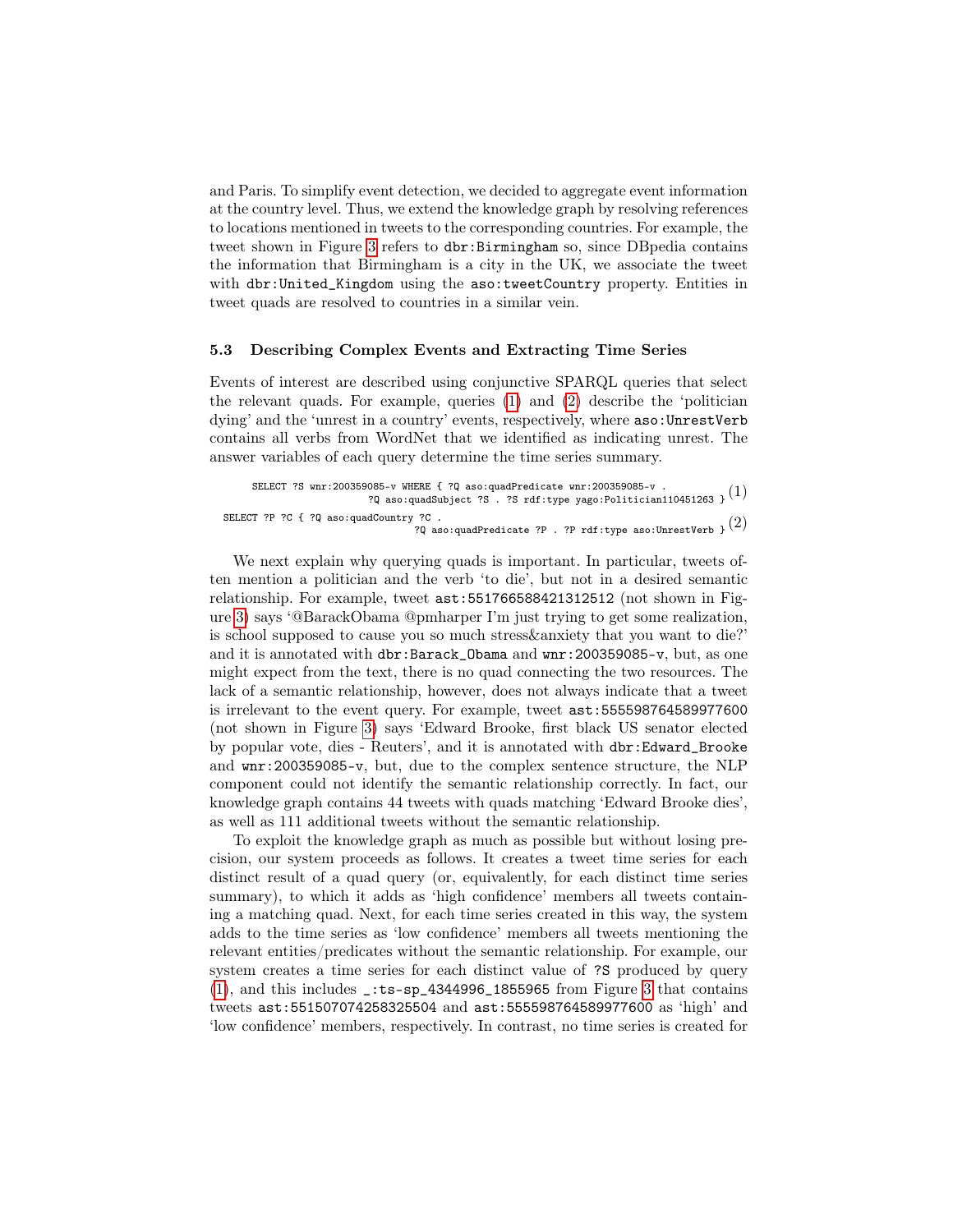dbr:Barack\_Obama since our knowledge graph does not contain a quad matching query [\(1\)](#page-9-0) where ?S is dbr:Barack\_Obama. Intuitively, the presence of 'high confidence' tweets raises the importance of the 'low confidence' tweets, which helps compensate for the imprecision of the NLP analysis.

The Semantic Analysis component was realised using the RDFox system, which supports reasoning over RDF datasets using datalog rules. For each time series query, the user must provide the time series name and classify the query according to the summary type, and then the query is converted into a datalog rule that creates the tweet time series and identifies the 'high confidence' tweets. For example, query [\(1\)](#page-9-0) is named aso:PoliticianDying and classified as a subject–predicate query, and so it is converted into the following datalog rule:

```
[?TS, rdf:type, aso:PoliticianDying], [?TS, aso:timeSeriesSubject, ?S],
[?TS, aso:timeSeriesVerb, wnr:200359085-v], [?TS, aso:timeSeriesHigh, ?TW] :-
[?TW, aso:tweetQuad, ?Q], [?Q, aso:quadSubject, ?S],
    [?S, rdf:type, yago:Politician110451263], [?Q, aso:quadPredicate, wnr:200359085-v],
    BIND(SKOLEM("ts-sp", ?S, wnr:200359085-v) AS ?TS) .
                                                                                                          (3)
```
This rule uses the datalog syntax of RDFox, which supports calling SPARQL builtin functions in its body. The SKOLEM function is an RDFox-specific extension that creates a blank node uniquely determined by the function's parameters, thus simulating function symbols from logic programming. Thus, for each value of ?S, rule [\(3\)](#page-10-1) assigns to ?TS a unique blank node that identifies the time series, and its head atoms then attach to ?TS the relevant information and the 'high confidence' tweets. A fixed (i.e., independent from the queries) set of rules then identifies the 'low confidence' members of each time series by selecting tweets that mention all entities/predicates from the time series summary, but without the semantic relationship. For example, for subject–predicate time series, these rules select all tweets that mention the subject and the predicate outside a quad.

## <span id="page-10-0"></span>6 Event Detection

The Event Detection component accepts as input the tweet time series produced by the Semantic Analysis component, and it identifies zero or more associated events. This is done using the Seasonal Hybrid ESD (S-H-ESD) test [\[28\]](#page-14-21) developed specifically for detecting anomalies in Twitter data. The algorithm is given a real number  $p$  between 0 and 1, a set of time points  $T$ , and a real-valued function  $x: T \to \mathbb{R}$  that can be seen as a sequence of observations of some value on T where  $x(t)$  is the value observed at time  $t \in T$ . The algorithm identifies a subset  $T_a$  of T of time points at which the value of x is considered to be anomalous, while ensuring that  $|T_a| \leq p \cdot |T|$  holds; thus, p is the maximal proportion of the time points that can be deemed anomalous. Roughly speaking, the S-H-ESD test first determines the periodicity/seasonality of the input data; next, it splits the data into disjoint windows each containing at least two weeks of data; finally, for each window, it subtracts from  $x$  the seasonal and the median component and applies to the result the Extreme Student Derivative (ESD) test—a wellknown anomaly detection technique. Twitter is currently using this technique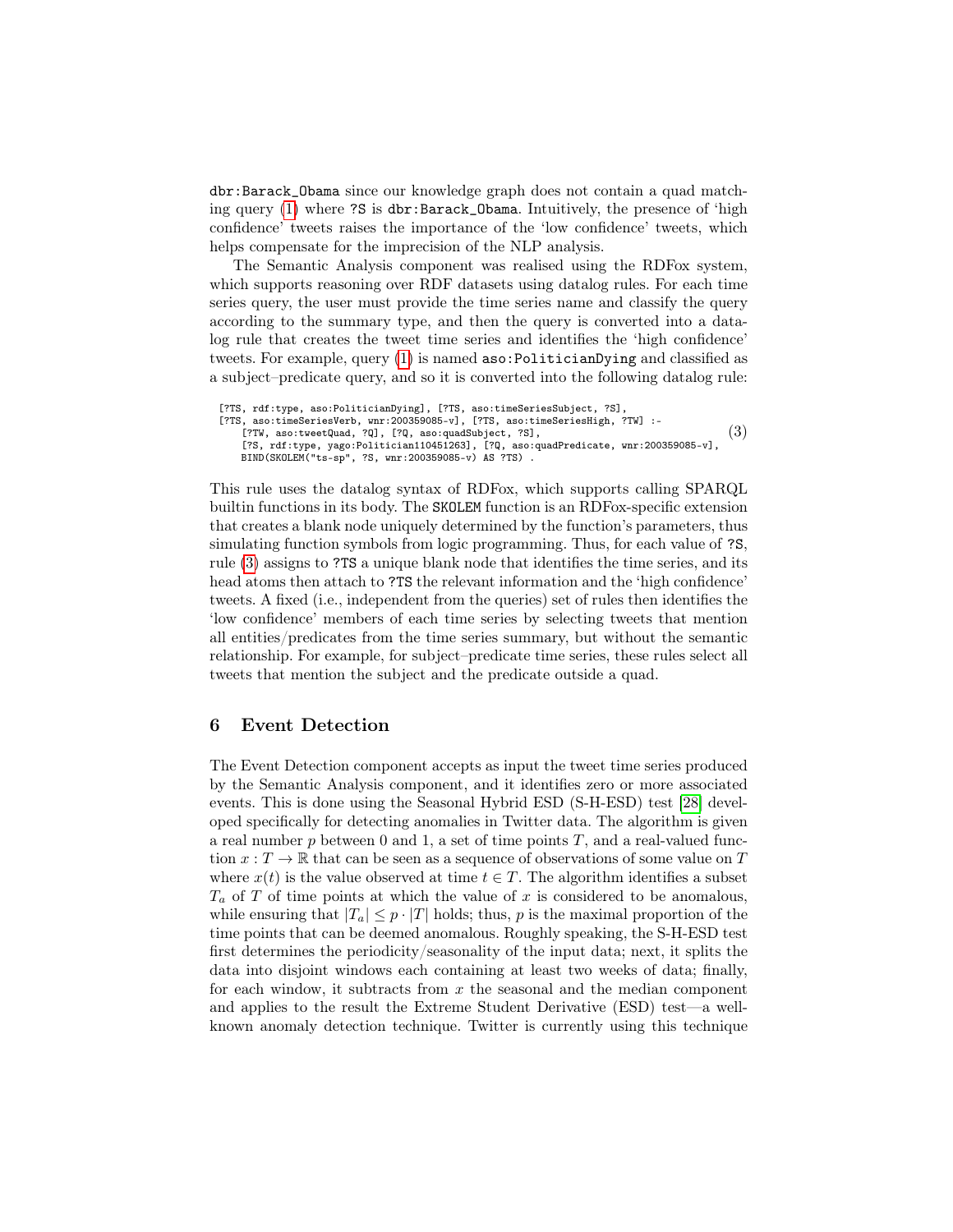| Event Category                  |            | Total<br>Events | R3           | Positive Instances by Relevance<br>$R3 + R2$ | $R3-R1$         |
|---------------------------------|------------|-----------------|--------------|----------------------------------------------|-----------------|
|                                 | 'Type      |                 |              |                                              |                 |
| Aviation accident               | <b>SP</b>  | 84              | 44 (52\%)    | 51 (61\%)                                    | $(76\%)$<br>64  |
| Cyber attack on a company       | PO.        | 129             | $20(16\%)$   | 42(33%)                                      | $(44\%)$<br>57  |
| Capital punishment in a country | РC         | 153             | 47 $(31%)$   | 67 $(44\%)$                                  | $(60\%)$<br>92  |
| Militia terror act              | SP         | 220             | 92(42%)      | 125 (57%)                                    | $(64\%)$<br>141 |
| Politician dying                | <b>SP</b>  | 111             | 76 (68%)     | 80 (72\%)                                    | (77%)<br>85     |
| Politician visits a country     | <b>SPC</b> | 44              | $29(66\%)$   | $36(82\%)$                                   | 44 (100\%)      |
| Unrest in a country             | РC         | 200             | 125 (63%)    | 133 (67%)                                    | $(74\%)$<br>148 |
| Total:                          |            | 941             | 433 $(46\%)$ | 534 (57\%)                                   | (67%)<br>631    |

<span id="page-11-3"></span>Table 1. Evaluation Results by Event Category

on a daily basis to analyse their server load. ArmaTweet uses the open-source implementation of this test from the R statistical platform.[9](#page-11-1)

To apply the S-H-ESD test, each tweet time series is converted into a sequence of temporal observations by aggregating the tweets by day—that is, the set  $T$ corresponds to the set of all days with at least one tweet, and the value of  $x(t)$ is the number of (both 'high' and 'low confidence') tweets occurring on the day  $t \in T$ . We then run the S-H-ESD test with  $p = 0.05$ —that is, at most 5% of the time points can be deemed anomalous. Moreover, we configured the algorithm to detect only positive anomalies (i.e., cases where the number of tweets is above the expected value), which is natural for event detection.

## <span id="page-11-0"></span>7 Evaluation

Evaluating ArmaTweet was difficult since there is no ground truth: a list of all relevant events does not exist, so we could not determine the recall of our technique. Thus, we focused on determining the precision and the benefits of semantic event detection. We next present our experimental setup and discuss our findings.

We processed 195.7 M tweets in English collected in the first half of 2015 using Twitter's streaming API (which returns about 1% of all tweets). The NLP component extracted 14.5 M quads from 12.8 M tweets (i.e., 6% of the input). Most quads have two components: 6.2 M quads contain a predicate and an object, and 5 M quads contain a subject and a predicate; the remaining 0.7 M quads have three components, and no quads have four components. About 0.5 M quads contain location information. Integrating the quad information with DBpedia and WordNet produced a knowledge graph containing a total of 725.8 M triples, which increased to 800 M triples after applying the semantic analysis rules.

Determining Complex Events. We consulted the Wikipedia page for 2015<sup>[10](#page-11-2)</sup> to identify interesting concrete events, which provided us with a starting point

<span id="page-11-1"></span><sup>9</sup> <http://github.com/twitter/AnomalyDetection>

<span id="page-11-2"></span> $10$  <http://en.wikipedia.org/wiki/2015>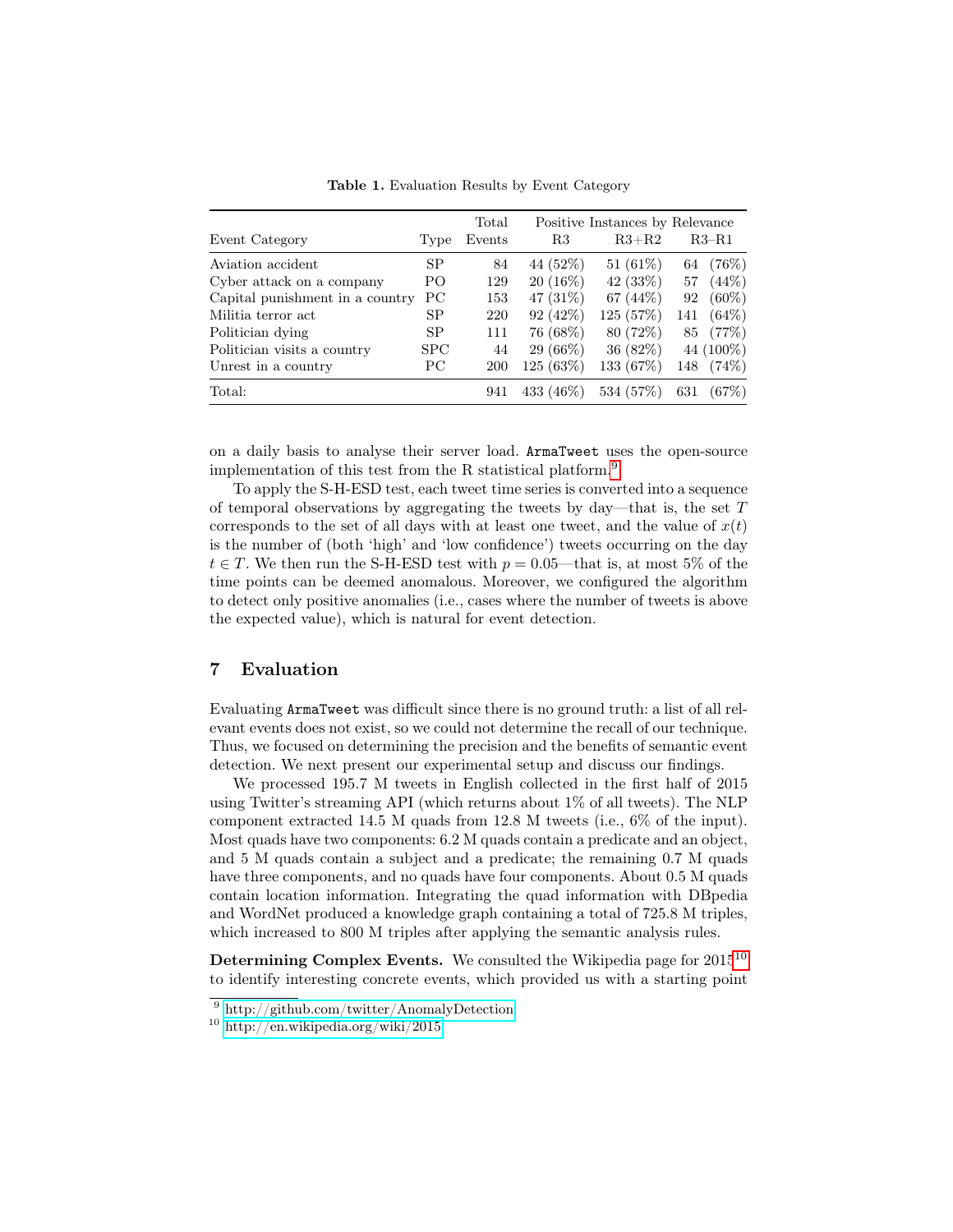for a series of workshops in which we identified events and event types of interest to armasuisse customers. We eventually settled on the seven complex event categories shown in Table [1.](#page-11-3) We made sure that our categories cover many different types of event summary (i.e., subject–verb, verb–object, etc.).

Creating Category Queries. For each event category, we constructed a semantic query as follows. We first identified the entities from our example events on Wikipedia (e.g., dbr:Edward\_Brooke), which we then looked up in DBpedia to identify their types (e.g., yago:Politician110451263). Next, we queried our knowledge graph for the verbs occurring together with the sample entities in the tweets. We ranked these verbs by the frequency of their occurrence, and then selected those best matching the event category. Finally, we formulated the category query and tested it on example events. Most queries capture the meaning of the categories directly, apart from the 'Aviation incident' query where, to select useful data, we ask for a subject of type 'airline' and a verb indicating a crash. Creating the queries took about four person-days of an expert in semantic technologies, and optimising this process is the main topic for our future work.

Event Validation. By evaluating the event categories over the knowledge graph and detective events as discussed Sections [5](#page-7-0) and [6,](#page-10-0) we identified a total of 941 events (see Table [1\)](#page-11-3), which we validated manually—that is, we determined whether the reported event is a positive instance. This, however, turned out to be surprisingly challenging. First, we could often not verify whether the event really happened, so we decided to just evaluate whether the retrieved tweets correctly talk about the event; we justify this choice by noting that detecting 'invented' events could also be very important to security analysts. Second, some events happened in the past (e.g., the anniversary of Robert Kennedy's assassination was widely discussed on Twitter), but we decided to count these as positive instances as well since they are also likely to be of interest. Third, in some cases the retrieved events were only partially relevant to the query, and so we assigned each event one of the following three relevance scores:

- R3 are clear positive instances of the category in question;
- $-$  R2 are positive instances where the entity resolution (e.g., dbr:British\_Raj vs. dbr:India) or the subject–object relationships (e.g., 'ISIS attacked  $X'$ ' vs. 'X attacked ISIS') in the event summary are incorrect;
- R1 are events with a 'fuzzy' relationship to the category (e.g., 'ISIS kills  $X'$ ' or 'policeman killed' for the 'Unrest in a country' category); and
- R0 are events with no relevance to the event category.

Results. Table [1](#page-11-3) shows the total number of detected events per category and the numbers of positive instances for different relevance scores. As one can see, precision varies considerably across categories. Visits and deaths of politicians could be reliably detected: our NLP component seems very effective on the relevant tweets, and type filtering seems very effective at identifying the appropriate entities. In contrast, detecting cyber attacks is difficult: our query searches for 'company hacked', but the verb 'to hack' often means 'to cut' or 'to manage' so the query retrieved many irrelevant tweets (e.g., about a blogger being stabbed).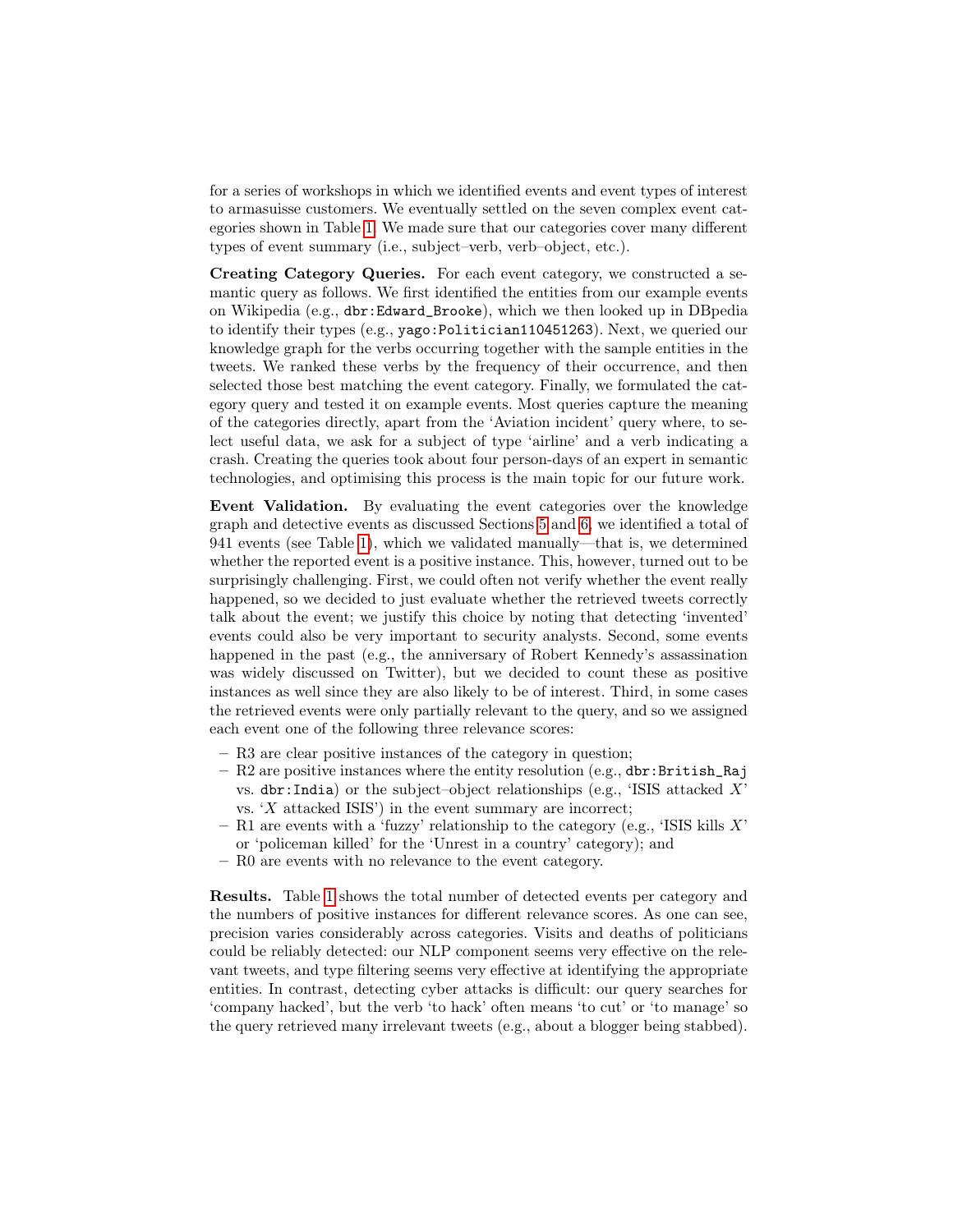A particular problem for ArmaTweet was to correctly differentiate the subject from the object of an action: the approach to passive voice detection we described in Section [4](#page-5-3) was effective, but should be further improved. Moreover, precision often suffered due acronyms; for example, 'APIs' (i.e., 'Application Programming Interfaces') was resolved to 'Associated Press'. Finally, popular entities posed a particular problem. For example, ISIS appears in a great number of tweets, which increases the likelihood of incorrect event recognition; in contrast, Boko Haram is not that well known and thus seems to be mainly mentioned in tweets reporting terrorist activity. We plan to further investigate ways to 'normalise' the tweet time series based on the 'popularity' of the entities involved.

## 8 Conclusion

We have presented ArmaTweet—a system developed by armasuisse and the Universities of Fribourg and Oxford for semantic event detection on Twitter. The system represents the tweets' contents in an RDF knowledge graph, thus allowing users to precisely describe the events of interest. The results of our evaluation show that ArmaTweet can detect events such as 'politician dying' and 'militia terror act', which cannot be detected by conventional keyword-based methods. We see two main challenges for future work. First, to help users describe complex events, we will develop adequate user interfaces, as well as investigate ways to extract semantic queries from example tweets. Second, we plan to improve the precision of the NLP component, particularly focusing on the correction of passive voice and the quality of entity resolution in the presence of acronyms.

#### References

- <span id="page-13-7"></span>1. Angeli, G., Premkumar, M., Manning, C.: Leveraging Linguistic Structure For Open Domain Information Extraction. In: ACL. pp. 344–354 (2015)
- <span id="page-13-1"></span>2. Becker, H., Chen, F., Iter, D., Naaman, M., Gravano, L.: Automatic Identification and Presentation of Twitter Content for Planned Events. In: ICWSM. pp. 655–656 (2011)
- <span id="page-13-4"></span>3. Becker, H., Naaman, M., Gravano, L.: Beyond Trending Topics: Real-World Event Identification on Twitter. In: ICWSM. pp. 438–441 (2011)
- <span id="page-13-5"></span>4. Benson, E., Haghighi, A., Barzilay, R.: Event Discovery in Social Media Feeds. In: HLTCon 2011. pp. 389–398 (2011)
- <span id="page-13-2"></span>5. Bontcheva, K., Derczynski, L., Funk, A., Greenwood, M.A., Maynard, D., Aswani, N.: TwitIE: An Open-Source Information Extraction Pipeline for Microblog Text. In: RANLP. pp. 83–90 (2013)
- <span id="page-13-8"></span>6. Daiber, J., Jakob, M., Hokamp, C., Mendes, P.N.: Improving Efficiency and Accuracy in Multilingual Entity Extraction. In: I-SEMANTICS. pp. 121–124 (2013)
- <span id="page-13-3"></span>7. Farzindar, A., Khreich, W.: A Survey of Techniques for Event Detection in Twitter. Computational Intelligence 31(1), 132–164 (2015)
- <span id="page-13-6"></span>8. Gu, H., Xie, X., Lv, Q., Ruan, Y., Shang, L.: ETree: Effective and Efficient Event Modeling for Real-Time Online Social Media Networks. In: WI. pp. 300–307 (2011)
- <span id="page-13-0"></span>9. Kong, L., Schneider, N., Swayamdipta, S., Bhatia, A., Dyer, C., Smith, N.: A Dependency Parser for Tweets. In: EMNLP. pp. 1001–1012 (2014)